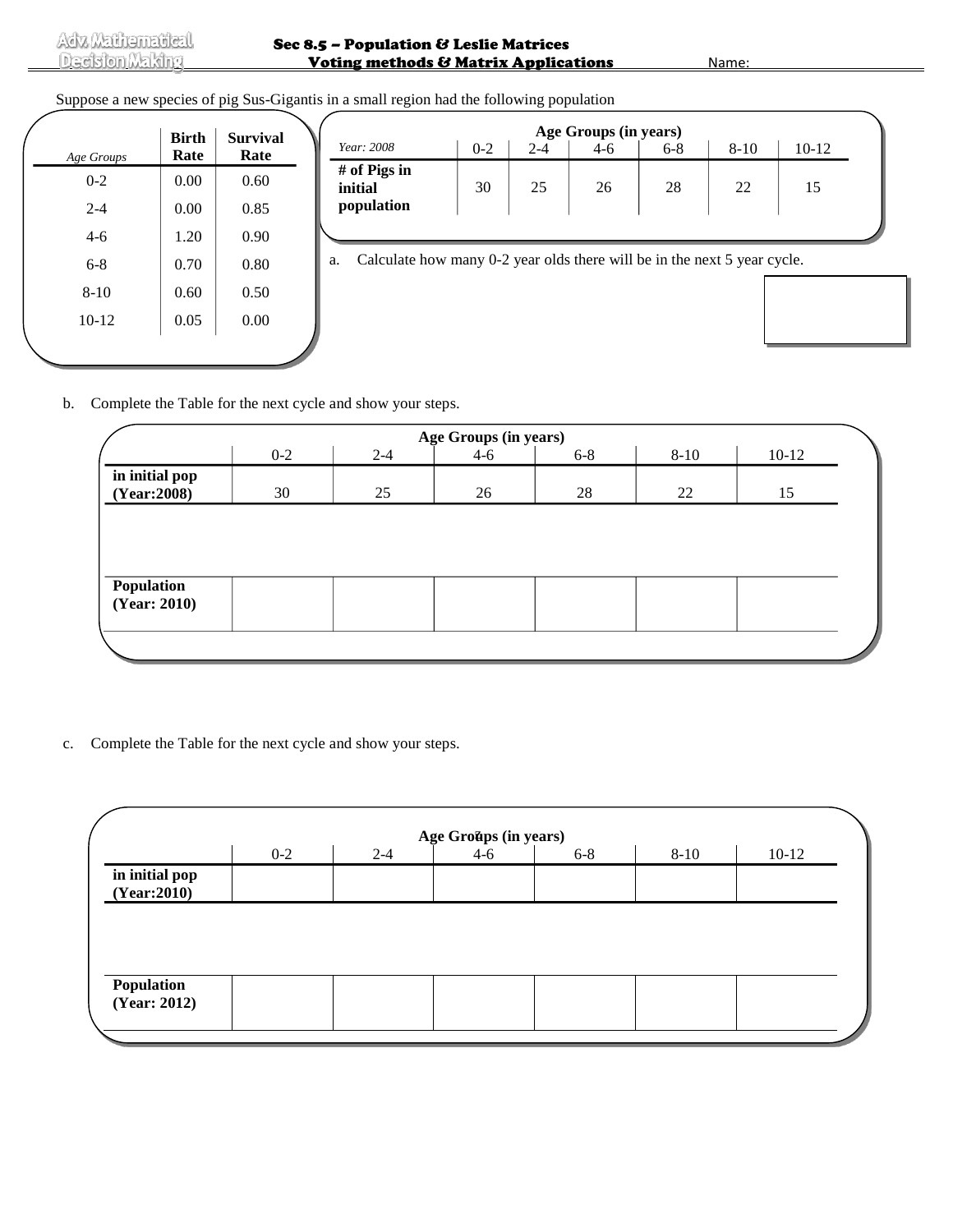## **DO THIS PROBLEM AGAIN BUT USING MATRICES………….**

Suppose a species of pig, Sus-Gigantis, has characteristics as described below:

|            | <b>Birth</b> | <b>Survival</b> |                                                                                 |         |         | Age Groups (in years) |         |          |         |
|------------|--------------|-----------------|---------------------------------------------------------------------------------|---------|---------|-----------------------|---------|----------|---------|
| Age Groups | Rate         | Rate            | Year: 2008                                                                      | $0 - 2$ | $2 - 4$ | $4 - 6$               | $6 - 8$ | $8 - 10$ | $10-12$ |
| $0 - 2$    | 0.00         | 0.60            | # of Pigs in<br>initial                                                         | 30      | 25      | 26                    | 28      | $22\,$   | 15      |
| $2 - 4$    | 0.00         | 0.85            | population                                                                      |         |         |                       |         |          |         |
| $4 - 6$    | 1.20         | 0.90            | Create the initial population matrix and the corresponding LESLIE matrix.<br>a. |         |         |                       |         |          |         |
| $6 - 8$    | 0.70         | 0.80            |                                                                                 |         |         |                       |         |          |         |
| $8 - 10$   | 0.60         | 0.50            |                                                                                 |         |         |                       |         |          |         |
| $10-12$    | 0.05         | $0.00\,$        |                                                                                 |         |         |                       |         |          |         |
|            |              |                 |                                                                                 |         |         |                       |         |          |         |
|            |              |                 |                                                                                 |         |         |                       |         |          |         |
|            |              |                 |                                                                                 |         |         |                       |         |          |         |
|            |              |                 |                                                                                 |         |         |                       |         |          |         |
|            |              |                 |                                                                                 |         |         |                       |         |          |         |

- b. How many Leslie Cycles would have been completed by the year 2010?
- c. Using your calculator and the Matrices created in "part a" of this question determine the population of monkeys for each age group in the year 2010.

|                                   | Age Groups (in years) |         |     |         |          |         |  |  |  |  |
|-----------------------------------|-----------------------|---------|-----|---------|----------|---------|--|--|--|--|
|                                   | $0 - 2$               | $2 - 4$ | 4-ი | $6 - 8$ | $8 - 10$ | $10-12$ |  |  |  |  |
| <b>Population</b><br>(Year: 2010) |                       |         |     |         |          |         |  |  |  |  |

d. How would you suggest estimating how many pigs were in each age group in the year 2011?

e. What would be your estimate for the year 2011 using your suggestion from part d?

|              |         |         |         | Age Groups (in years) |        |       |
|--------------|---------|---------|---------|-----------------------|--------|-------|
|              | $0 - 2$ | $2 - 4$ | $4 - 6$ | $6 - 8$               | $8-10$ | 10-12 |
| Population   |         |         |         |                       |        |       |
| (Year: 2011) |         |         |         |                       |        |       |
|              |         |         |         |                       |        |       |

f. Why is it necessary for the survival rate of the last group to be 0 for this model to work?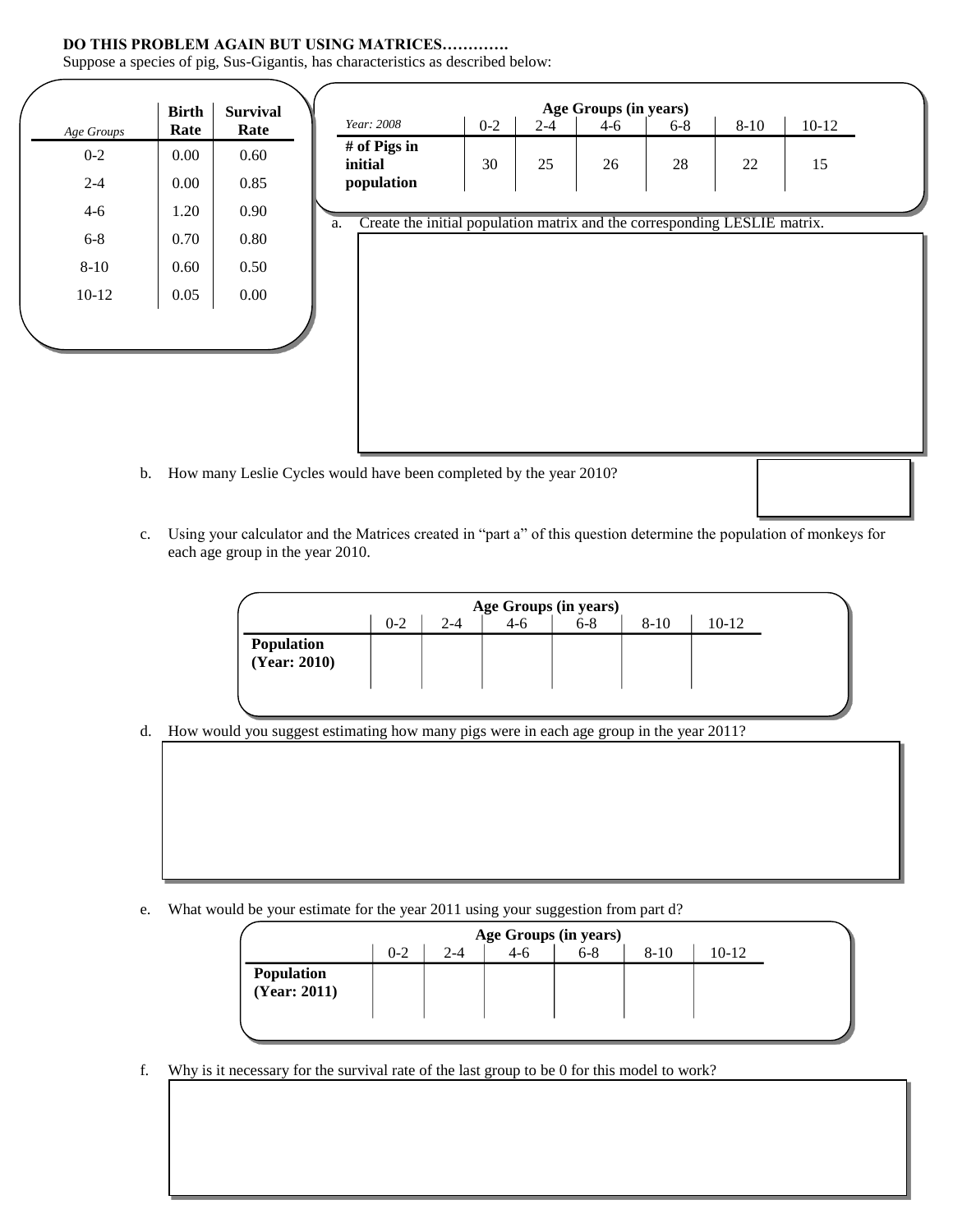2. Suppose a certain species of Elephants has characteristics as described:

| Age Groups | <b>Birth</b><br>Rate | <b>Survival</b><br>Rate |
|------------|----------------------|-------------------------|
| $0 - 5$    | 0.00                 | 0.50                    |
| $5-10$     | 0.10                 | 0.70                    |
| $10 - 15$  | 0.40                 | 0.80                    |
| $15 - 20$  | 0.90                 | 0.70                    |
| $20 - 25$  | 1.10                 | 0.60                    |
| $25 - 30$  | 0.30                 | 0.40                    |
| $30 - 35$  | 0.00                 | 0                       |

|                                            |         |        | Age Groups (in years) |       |           |           |           |
|--------------------------------------------|---------|--------|-----------------------|-------|-----------|-----------|-----------|
| Year: 2000                                 | $0 - 5$ | $5-10$ | $10 - 15$             | 15-20 | $20 - 25$ | $25 - 30$ | $30 - 35$ |
| # of elephants in<br>initial<br>population | 20      | 30     | 10                    | 30    |           | 10        |           |

a. Calculate how many 0-5 year olds there will be in the next 5 ye

b. Complete the Table for the next cycle and show your steps.



|                               | Age Groups (in years) |        |         |         |           |           |           |  |  |  |
|-------------------------------|-----------------------|--------|---------|---------|-----------|-----------|-----------|--|--|--|
|                               | $0 - 5$               | $5-10$ | $10-15$ | $15-20$ | $20 - 25$ | $25 - 30$ | $30 - 35$ |  |  |  |
| in initial pop<br>(Year:2000) | 20                    | 30     | 10      | 30      | 12        | 10        | 6         |  |  |  |
|                               |                       |        |         |         |           |           |           |  |  |  |
| Population<br>(Year: 2005)    |                       |        |         |         |           |           |           |  |  |  |
|                               |                       |        |         |         |           |           |           |  |  |  |

c. Create the initial population matrix and the corresponding LESLIE matrix.

- d. How many Leslie Cycles would have been completed by the year 2025?
- e. Using your calculator and the Matrices created in "part a" of this question determine the population of elephants for each age group in the year 2025.

|                            | Age Groups (in years) |        |           |           |           |           |           |  |  |  |
|----------------------------|-----------------------|--------|-----------|-----------|-----------|-----------|-----------|--|--|--|
|                            | $0 - 5$               | $5-10$ | $10 - 15$ | $15 - 20$ | $20 - 25$ | $25 - 30$ | $30 - 35$ |  |  |  |
| Population<br>(Year: 2025) |                       |        |           |           |           |           |           |  |  |  |
|                            |                       |        |           |           |           |           |           |  |  |  |

f. It appears that the overall population is declining. If this trend continues how long (or in what year) would you estimate until the population of all of the subgroup categories finally fall below 1 elephant.